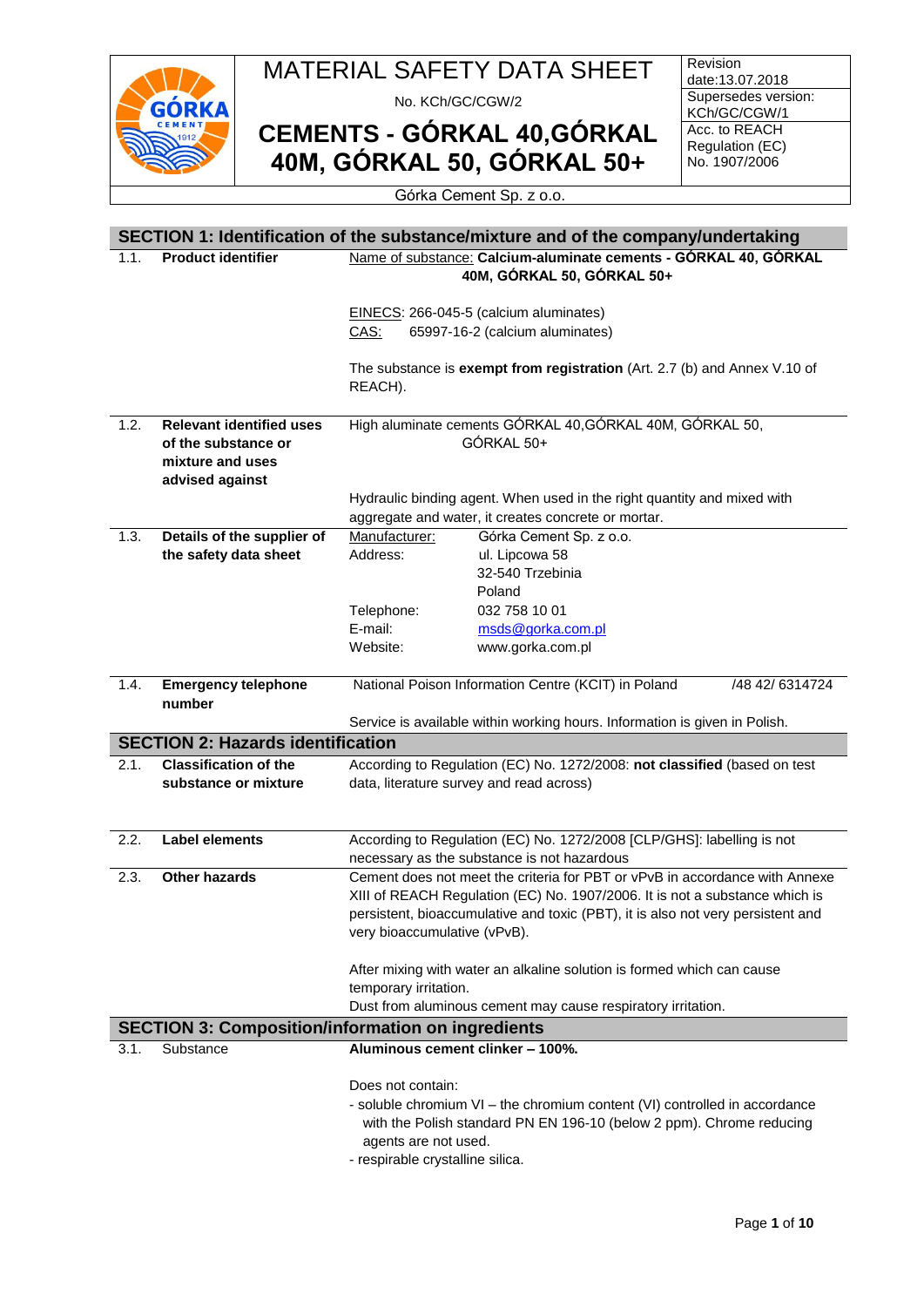

No. KCh/GC/CGW/2

**CEMENTS - GÓRKAL 40,GÓRKAL 40M, GÓRKAL 50, GÓRKAL 50+**

Revision date:13.07.2018 Supersedes version: KCh/GC/CGW/1 Acc. to REACH Regulation (EC) No. 1907/2006

Górka Cement Sp. z o.o.

#### **SECTION 4: First aid measures**

| 4.1. | Description of first aid                | General notes                                                                                                                   |
|------|-----------------------------------------|---------------------------------------------------------------------------------------------------------------------------------|
|      |                                         |                                                                                                                                 |
|      | measures                                | No personal protective equipment is needed for first aid responders. First<br>aid workers should avoid contact with wet cement. |
|      |                                         |                                                                                                                                 |
|      |                                         |                                                                                                                                 |
|      |                                         | <b>Following contact with eyes</b>                                                                                              |
|      |                                         | Do not rub eyes in order to avoid possible corneal damage by mechanical                                                         |
|      |                                         | stress.                                                                                                                         |
|      |                                         | Remove contact lenses if any. Incline head to injured eye, open the eyelids                                                     |
|      |                                         | widely and flush eye(s) immediately by thoroughly rinsing with plenty of clean                                                  |
|      |                                         | water for at least 20 minutes to remove all particles. Avoid flushing particles                                                 |
|      |                                         | into the uninjured eye. If possible, use isotonic water (0.9% NaCl). Contact a                                                  |
|      |                                         | specialist of occupational medicine or an eye specialist.                                                                       |
|      |                                         | Following skin contact                                                                                                          |
|      |                                         | For dry cement, remove and rinse abundantly with water. For wet/damp                                                            |
|      |                                         | cement, wash skin with plenty of water.                                                                                         |
|      |                                         | Remove contaminated clothing, footwear, watches, etc. and clean thoroughly                                                      |
|      |                                         | before re-using them. Seek medical treatment in all cases of irritation or burns.                                               |
|      |                                         |                                                                                                                                 |
|      |                                         | Following inhalation                                                                                                            |
|      |                                         | Move the person to fresh air. Dust in throat and nasal passages should clear                                                    |
|      |                                         | spontaneously. Contact a physician if irritation persists or later develops or if                                               |
|      |                                         | discomfort, coughing or other symptoms persist.                                                                                 |
|      |                                         |                                                                                                                                 |
|      |                                         | <b>Following ingestion</b>                                                                                                      |
|      |                                         | Do not induce vomiting. If the person is conscious, wash out mouth with                                                         |
|      |                                         | water and give plenty of water to drink. Get immediate medical attention or                                                     |
|      |                                         | contact a poison centre.                                                                                                        |
|      |                                         |                                                                                                                                 |
| 4.2. | <b>Most important</b>                   | Eyes:                                                                                                                           |
|      | symptoms and effects,                   | eye contact with aluminous cement (dry or wet) may cause mechanical                                                             |
|      | both acute and delayed                  | <i>irritation.</i>                                                                                                              |
|      |                                         |                                                                                                                                 |
|      |                                         |                                                                                                                                 |
|      |                                         | Skin:                                                                                                                           |
|      |                                         | no specific effect.                                                                                                             |
|      |                                         |                                                                                                                                 |
|      |                                         | Inhalation:                                                                                                                     |
|      |                                         | repeated inhalation of aluminous cement dust over a long period of time                                                         |
|      |                                         | increases the risk of developing lung diseases, like in the case of any other                                                   |
|      |                                         | dust.                                                                                                                           |
| 4.3. | Indication of any                       | There are no special requirements for immediate medical attention.                                                              |
|      | immediate medical                       | When visiting a physician, this MSDS should be presented.                                                                       |
|      | attention and special                   |                                                                                                                                 |
|      | treatment needed                        |                                                                                                                                 |
|      |                                         |                                                                                                                                 |
|      | <b>SECTION 5: Firefighting measures</b> |                                                                                                                                 |
| 5.1. | <b>Extinguishing media</b>              | Not required – substance is not flammable.                                                                                      |
| 5.2. | <b>Special hazards arising</b>          | Cement is non-combustible and non-explosive and will not facilitate or                                                          |
|      | from the substance or                   | sustain the combustion of other materials.                                                                                      |
|      | mivturo                                 |                                                                                                                                 |

**mixture** 5.3. **Advice for firefighters** Cement poses no fire-related hazards. There is no requirement for special protective equipment for firefighters.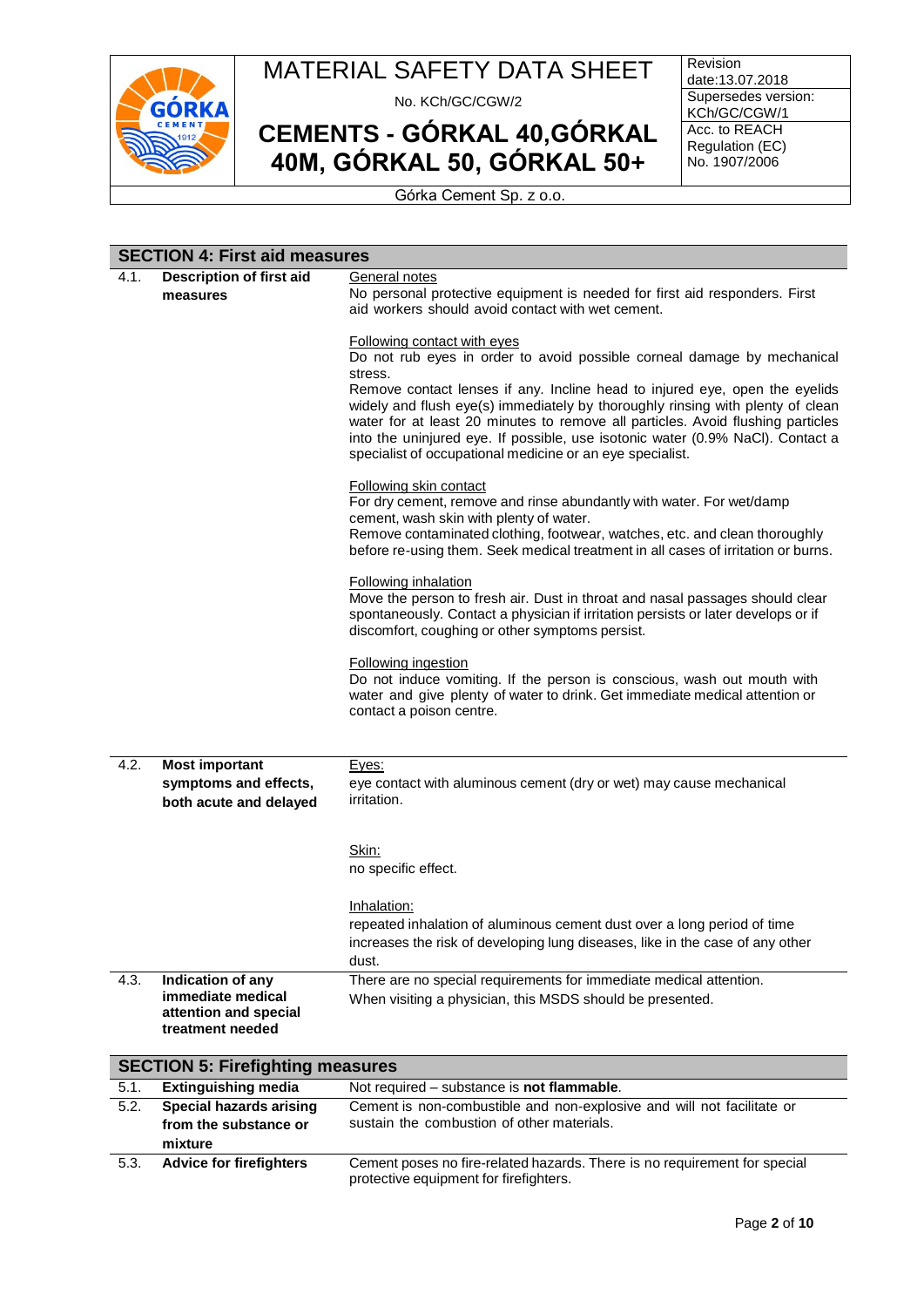

No. KCh/GC/CGW/2

**CEMENTS - GÓRKAL 40,GÓRKAL 40M, GÓRKAL 50, GÓRKAL 50+**

Revision date:13.07.2018 Supersedes version: KCh/GC/CGW/1 Acc. to REACH Regulation (EC) No. 1907/2006

Górka Cement Sp. z o.o.

|        | <b>SECTION 6: Accidental release measures</b>                                |                                                                                                                                                                                                                                                                                                                                                                |  |  |
|--------|------------------------------------------------------------------------------|----------------------------------------------------------------------------------------------------------------------------------------------------------------------------------------------------------------------------------------------------------------------------------------------------------------------------------------------------------------|--|--|
| 6.1.   | Personal precautions,<br>protective equipment<br>and emergency<br>procedures | Wear protective equipment as described under Section 8 and follow the<br>advice for safe handling and use given under Section 7.                                                                                                                                                                                                                               |  |  |
| 6.1.1  | For non-emergency<br>personnel                                               | Wear protective equipment as described under Section 8 and follow the<br>advice for safe handling and use given under Section 7.                                                                                                                                                                                                                               |  |  |
| 6.1.2. | For emergency<br>responders                                                  | Emergency procedures are not required. However, respiratory protection is<br>needed in situations with high dust levels. When working with wet cement,<br>hands should be protected.                                                                                                                                                                           |  |  |
| 6.2.   | <b>Environmental</b><br>precautions                                          | Do not wash cement down sewage and drainage systems or into surface and<br>ground water.                                                                                                                                                                                                                                                                       |  |  |
| 6.3.   | <b>Methods and material</b>                                                  | Collect spilled material and use it.                                                                                                                                                                                                                                                                                                                           |  |  |
|        | for containment and<br>cleaning up                                           | Use dry clean-up methods such as vacuum clean-up or vacuum extraction<br>(industrial portable units equipped with high efficiency particulate filters (HEPA<br>filter) or equivalent techniques) which do not cause airborne dispersion. Never<br>use compressed air.                                                                                          |  |  |
|        |                                                                              | Ensure that workers wear appropriate personal protective equipment and<br>prevent dust from spreading.<br>Avoid inhalation of dust. Place spilled material in a container for future use.<br>Wet cement<br>Collect the wet cement and place in a container. Wait until the material dries<br>and binds before storage.                                         |  |  |
| 6.4.   | Reference to other                                                           | See sections 8 and 13 for more details.                                                                                                                                                                                                                                                                                                                        |  |  |
|        | sections<br><b>SECTION 7: Handling and storage</b>                           |                                                                                                                                                                                                                                                                                                                                                                |  |  |
| 7.1.   | <b>Precautions for safe</b>                                                  | Measures to prevent fire: not applicable.                                                                                                                                                                                                                                                                                                                      |  |  |
|        | handling                                                                     | Measures to prevent aerosol and dust generation: use dry clean-up methods<br>such as vacuum clean-up or vacuum extraction. Packaging needs to be<br>treated with care. Clean-up instructions are given in point 6.3.                                                                                                                                           |  |  |
|        |                                                                              | Measures to protect the environment: no specific measures.                                                                                                                                                                                                                                                                                                     |  |  |
|        |                                                                              | Information on general occupational hygiene: when working with cement<br>workers should not eat, drink or smoke. Contact with skin or lips should be<br>avoided. After working with cement or with materials containing cement,<br>workers should wash.<br>Remove contaminated clothing, footwear, watches, etc. and clean thoroughly<br>before re-using them. |  |  |
| 7.2.   | <b>Conditions for safe</b><br>storage, including any<br>incompatibilities    | Cement should be stored in waterproof and dry conditions; clean and<br>protected from contamination.<br>Engulfment hazard: cement can build-up or adhere to the walls of a<br>confined space, the cement build-up can then release or fall unexpectedly. To                                                                                                    |  |  |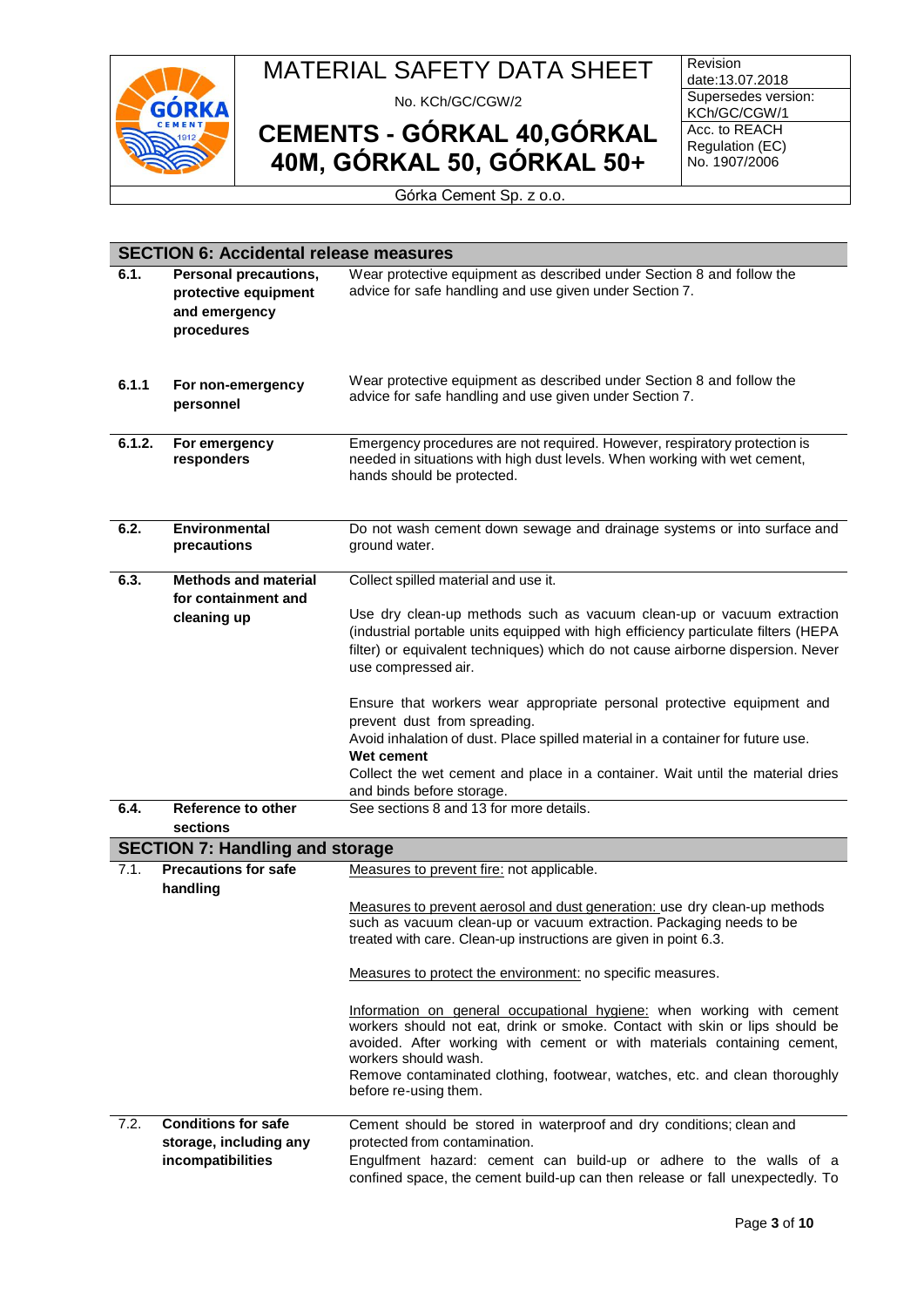

No. KCh/GC/CGW/2

**CEMENTS - GÓRKAL 40,GÓRKAL 40M, GÓRKAL 50, GÓRKAL 50+**

**Revision** date:13.07.2018 Supersedes version: KCh/GC/CGW/1 Acc. to REACH Regulation (EC) No. 1907/2006

#### Górka Cement Sp. z o.o.

prevent engulfment or suffocation, do not enter a confined space, such as a silo, bin, bulk truck, or other storage containers or vessels that store or contain cement, without ensuring adequate safety measures.

Bags should be stacked in way which guarantees stability.

#### 7.3. **Specific end use(s)** No additional information for the specific end uses.

#### **SECTION 8: Exposure controls/personal protection**

| 8.1.<br><b>Control parameters</b>    | Poland                                                                                                                       | <b>Type of dust</b>                 | <b>Value</b><br>(8 <sub>h</sub> )<br>[mg/m $^3$ ] | Legal reference                                                                                                                                                                                                                                                                     |  |
|--------------------------------------|------------------------------------------------------------------------------------------------------------------------------|-------------------------------------|---------------------------------------------------|-------------------------------------------------------------------------------------------------------------------------------------------------------------------------------------------------------------------------------------------------------------------------------------|--|
|                                      | Total dust - other non-poisonous<br>industrial gases - also gases<br>including respirable (crystalline)<br>silica below 2 %. |                                     | 10                                                | Rozporządzenia<br>Ministra Pracy i<br>Polityki Społecznej z<br>dnia 29 listopada<br>2002 w sprawie<br>najwyższych<br>dopuszczalnych<br>stężeń i natężeń<br>czynników<br>szkodliwych dla<br>zdrowia w środowisku<br>pracy (Dz. U. nr 217<br>poz. 1833 z<br>późniejszymi<br>zmianami) |  |
|                                      | Germany                                                                                                                      |                                     |                                                   |                                                                                                                                                                                                                                                                                     |  |
|                                      | Allgemeiner<br>Staubgrenzwert                                                                                                | Einatembare<br>Fraktion             | 10                                                | Technische Regeln<br>für Gefahrstoff                                                                                                                                                                                                                                                |  |
|                                      |                                                                                                                              | Alveolengängige<br>Fraktion         | 3                                                 | <b>TRGS 900</b>                                                                                                                                                                                                                                                                     |  |
|                                      | France                                                                                                                       |                                     |                                                   |                                                                                                                                                                                                                                                                                     |  |
|                                      | General dust                                                                                                                 | <b>OELV</b> total<br>inhalable dust | 10                                                | Article R.4222-10 of<br>Occupational Code                                                                                                                                                                                                                                           |  |
| $\circ$ $\circ$<br>Evnocuro controle |                                                                                                                              | OELV alveolar<br>fraction           | 5                                                 |                                                                                                                                                                                                                                                                                     |  |

8.2. **Exposure controls**

8.2.1. **Appropriate**

**engineering controls**

Measures to reduce generation of dust and to avoid dust propagating in the environment such as dedusting, exhaust ventilation and dry clean-up methods which do not cause airborne dispersion.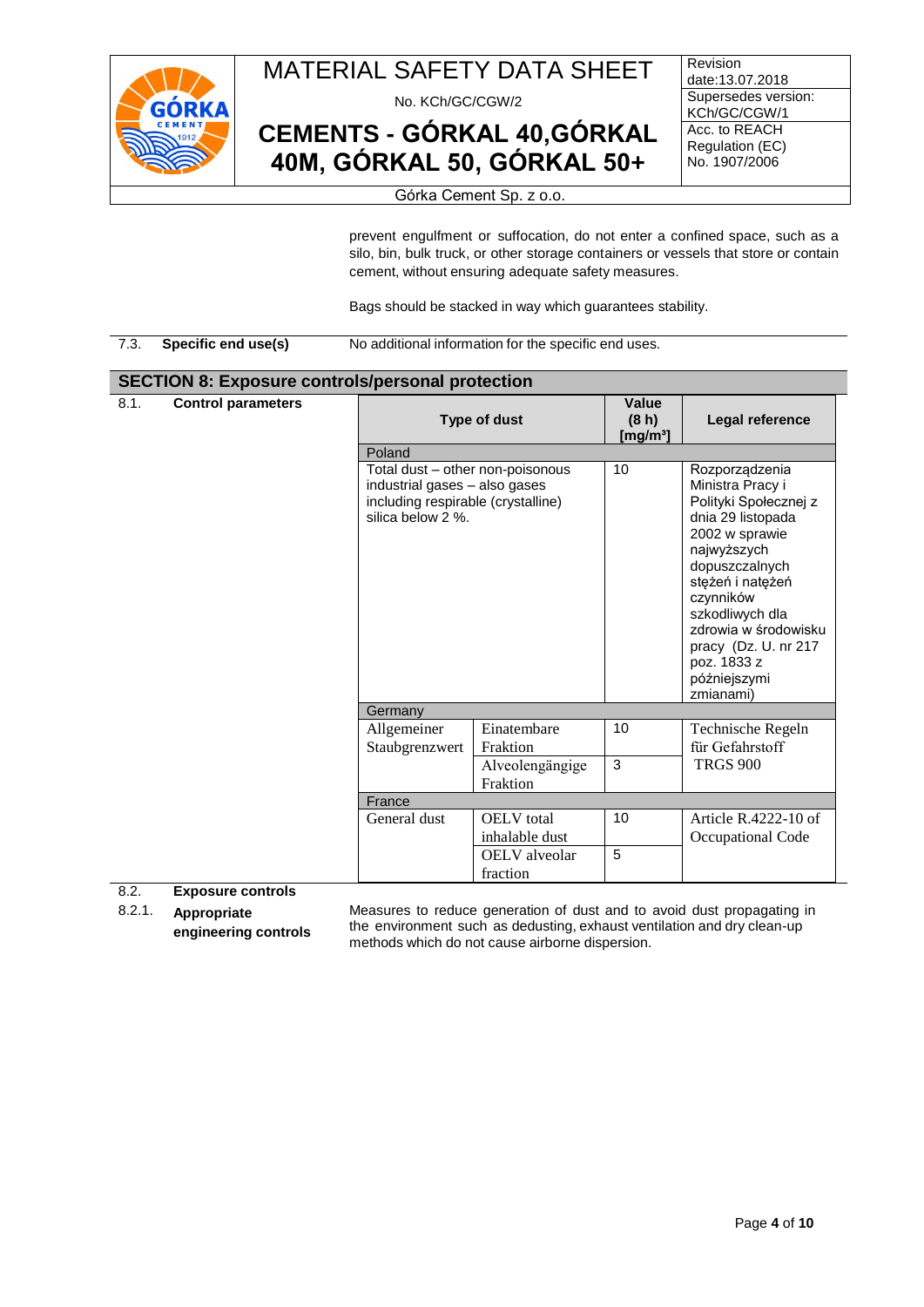

No. KCh/GC/CGW/2

**CEMENTS - GÓRKAL 40,GÓRKAL 40M, GÓRKAL 50, GÓRKAL 50+**

Revision date:13.07.2018 Supersedes version: KCh/GC/CGW/1 Acc. to REACH Regulation (EC) No. 1907/2006

Górka Cement Sp. z o.o.

8.2.2. **Individual protection measures such as personal protection equipment**

Eye/face protection



Wear approved glasses or safety goggles according to EN 166 standard when handling dry or wet cement to prevent contact with eyes.

#### Skin protection

Use impervious, abrasion and alkali resistant gloves, boots, closed long-sleeved protective clothing as well as skin care products to protect the skin from prolonged contact with wet cement.

#### Respiratory protection

When a person is potentially exposed to dust levels above exposure limits, use appropriate respiratory protection. It should be adapted to the dust level and conform to the relevant EN standards (i.e. EN 149 EN 140, EN14387, EN 1827) or national standards.

Thermal hazards Do not exist.

| 8.2.3. | <b>Environmental</b>                               |     | According to available technology and regulations on dust emission.                                                                            |
|--------|----------------------------------------------------|-----|------------------------------------------------------------------------------------------------------------------------------------------------|
|        | exposure controls                                  |     | See engineering control measures to avoid dust propagating in the<br>environment - point 6.3.                                                  |
|        |                                                    |     | Take measures to ensure that cement or cement dust does not reach                                                                              |
|        |                                                    |     | water (drains, sewage systems, ground or surface water).                                                                                       |
|        |                                                    |     |                                                                                                                                                |
|        | <b>SECTION 9: Physical and chemical properties</b> |     |                                                                                                                                                |
| 9.1.   | Information on basic                               | (a) | Appearance: aluminous cement is of grey and white colour or yellow                                                                             |
|        | physical and chemical                              |     | and white colour; it is a granular inorganic solid material                                                                                    |
|        | properties                                         | (b) | Odour: Odourless                                                                                                                               |
|        |                                                    | (c) | Odour threshold: no odour threshold, odourless                                                                                                 |
|        |                                                    | (d) | pH: $(T = 20^{\circ}C$ in water, water/cement ratio 9:1): $\approx 11,0$                                                                       |
|        |                                                    | (e) | Melting point: $> 1250$ °C                                                                                                                     |
|        |                                                    | (f) | Initial boiling point and boiling range: Not applicable as under normal<br>atmospheric conditions melting point >1 250°C                       |
|        |                                                    | (g) | Flash point: Not applicable as is not a liquid                                                                                                 |
|        |                                                    | (h) | Evaporation rate: Not applicable as is not a liquid                                                                                            |
|        |                                                    | (i) | Flammability (solid, gas) : Not applicable as is a solid which is non<br>combustible and does not cause or contribute to fire through friction |
|        |                                                    | (j) | Upper/lower flammability or explosive limits: Not applicable as is not a<br>flammable gas                                                      |
|        |                                                    | (k) | Vapour pressure: Not applicable as melting point > 1250 °C                                                                                     |
|        |                                                    | (1) | Vapour density: Not applicable as melting point > 1250 °C                                                                                      |
|        |                                                    | (m) | Relative density: 3,1 g/ cm <sup>3</sup> ; Apparent density (ES): 1,3 g/cm <sup>3</sup>                                                        |
|        |                                                    | (n) | Solubility(ies) in water $(T = 20 °C)$ : low $(0.1 - 1.5 g/l)$                                                                                 |
|        |                                                    | (0) | Partition coefficient: n-octanol/water: Not applicable (inorganic<br>substance)                                                                |
|        |                                                    | (p) | Auto-ignition temperature: Not applicable (no pyrophoricity - no                                                                               |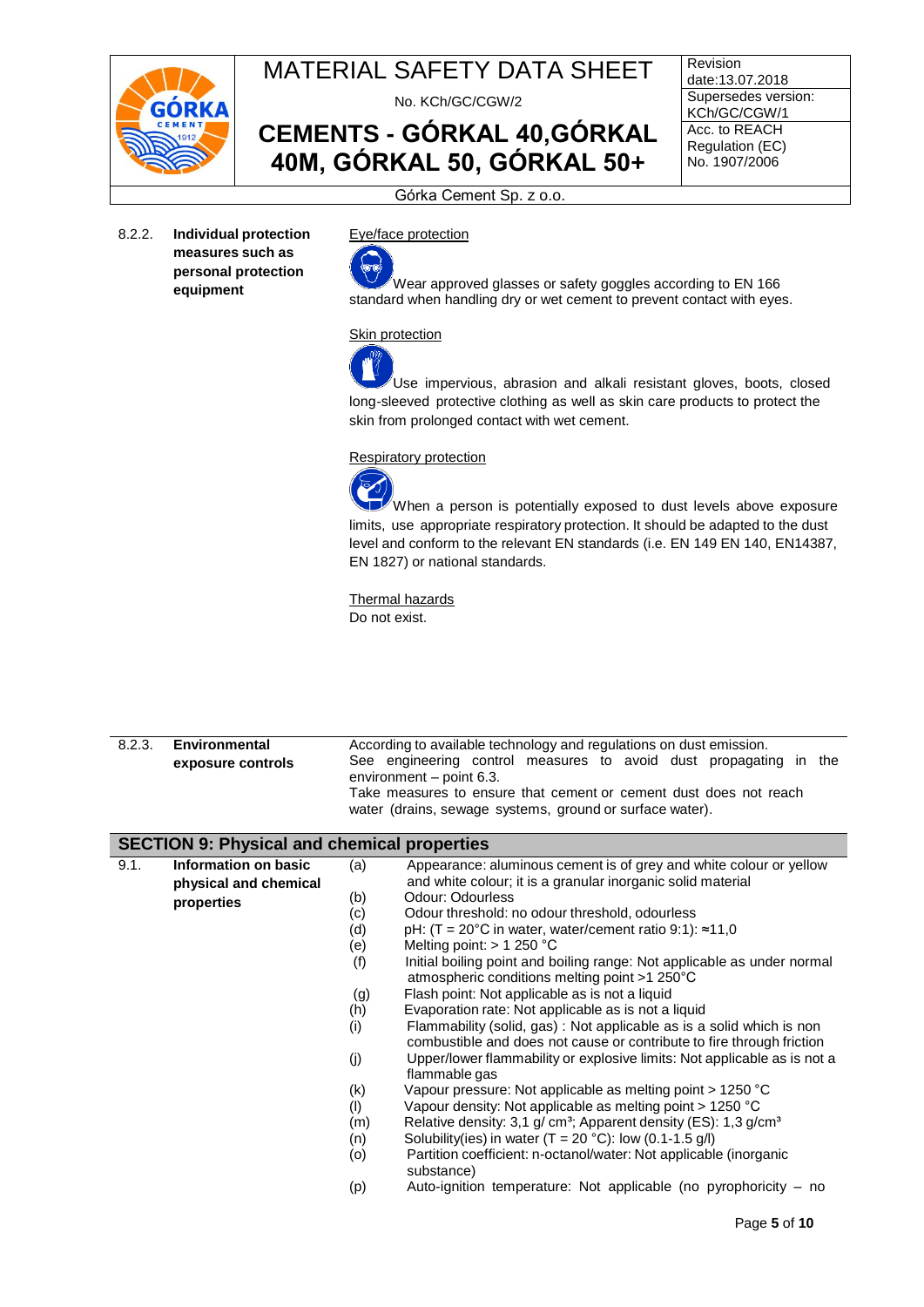

No. KCh/GC/CGW/2

**CEMENTS - GÓRKAL 40,GÓRKAL 40M, GÓRKAL 50, GÓRKAL 50+**

Revision date:13.07.2018 Supersedes version: KCh/GC/CGW/1 Acc. to REACH Regulation (EC) No. 1907/2006

Górka Cement Sp. z o.o.

organo-metallic, organo- malloid or organo-phosphine bindings or of their derivatives, and no other pyrophoric constituent in the composition)

- (q) Decomposition temperature: Not applicable
- (r) Viscosity: Not applicable as not a liquid<br>(s) Explosive properties: Not applicable
- Explosive properties: Not applicable as not explosive or pyrotechnic as it is not in itself capable by chemical reaction of producing gas at such temperature and pressure and at such a speed as to cause damage to the surroundings. It is not capable of a self-sustaining exothermic chemical reaction.
- (t) Oxidising properties: Not applicable as does not cause or contribute to the combustion of other materials.

| 9.2. | <b>Other information</b>                     | Not applicable.                                                                                                                                                                                                                                    |  |  |  |
|------|----------------------------------------------|----------------------------------------------------------------------------------------------------------------------------------------------------------------------------------------------------------------------------------------------------|--|--|--|
|      | <b>SECTION 10: Stability and reactivity</b>  |                                                                                                                                                                                                                                                    |  |  |  |
| 10.1 | <b>Reactivity</b>                            | When mixed with water, cement hardens into a stable mass that is not<br>reactive in normal environments.                                                                                                                                           |  |  |  |
| 10.2 | <b>Chemical stability</b>                    | Cement is stable as long as it is properly stored (see Section 7). It should be<br>kept in a dry place. Contact with acids and ammonium salts should be avoided.<br>Wet cement is alkaline and incompatible with acids and with ammonium<br>salts. |  |  |  |
| 10.3 | <b>Possibility of hazardous</b><br>reactions | Does not cause hazardous reactions.                                                                                                                                                                                                                |  |  |  |
| 10.4 | <b>Conditions to avoid</b>                   | Damp conditions during storage may cause lump formation and loss of product<br>quality.                                                                                                                                                            |  |  |  |
| 10.5 | Incompatible materials                       | Acids, ammonium salts.                                                                                                                                                                                                                             |  |  |  |
| 10.6 | <b>Hazardous</b><br>decomposition products   | Cement does not decompose into any hazardous products.                                                                                                                                                                                             |  |  |  |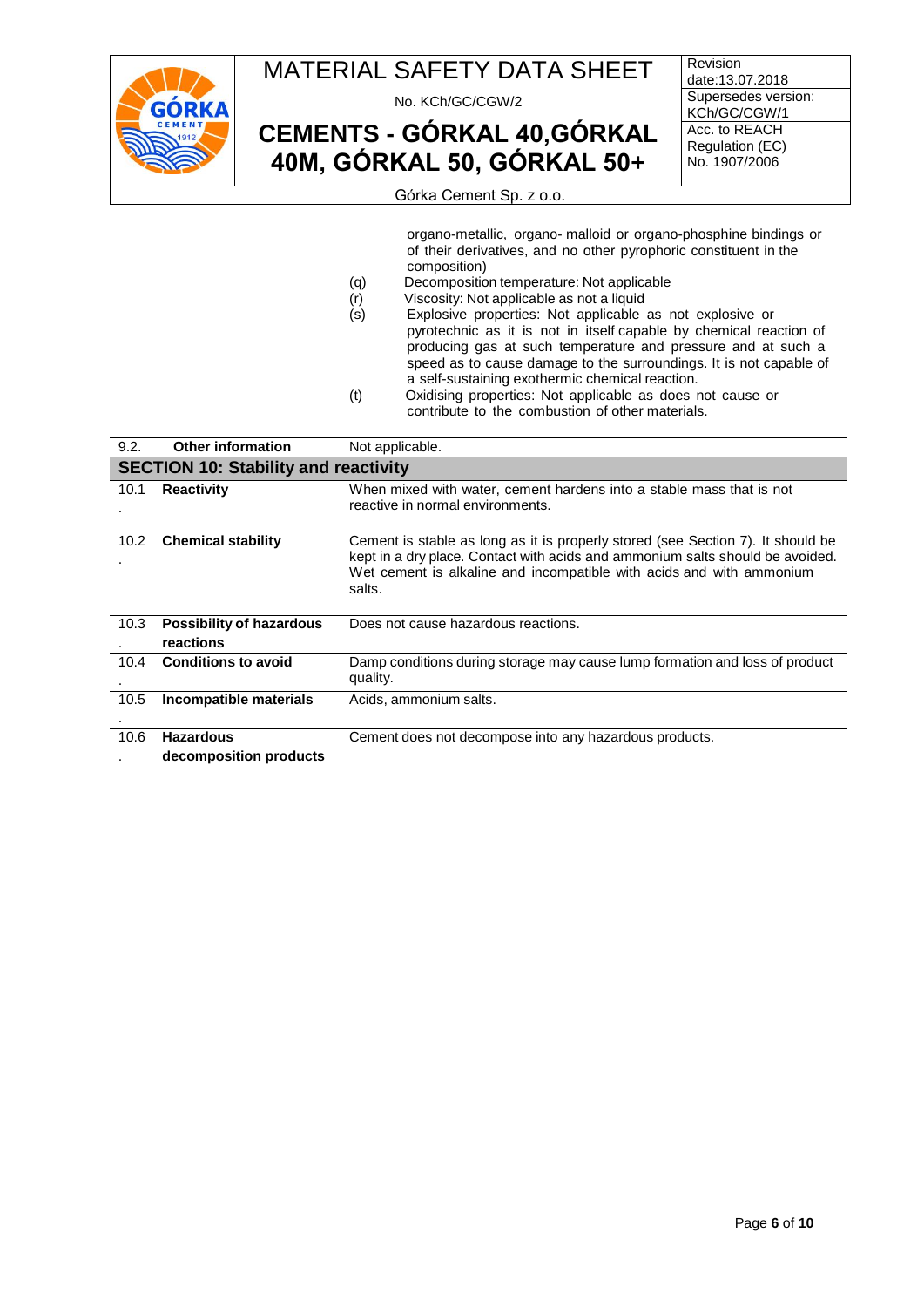

No. KCh/GC/CGW/2

**CEMENTS - GÓRKAL 40,GÓRKAL 40M, GÓRKAL 50, GÓRKAL 50+**

Revision date:13.07.2018 Supersedes version: KCh/GC/CGW/1 Acc. to REACH Regulation (EC) No. 1907/2006

Górka Cement Sp. z o.o.

#### **SECTION 11: Toxicological information**

11.1. **Information on toxicological effects** 

| <b>Hazard class</b>              | Cat.                     | <b>Effect</b>                                                                                                                                                                                                                                                                                                                                                                     |
|----------------------------------|--------------------------|-----------------------------------------------------------------------------------------------------------------------------------------------------------------------------------------------------------------------------------------------------------------------------------------------------------------------------------------------------------------------------------|
| Acute toxicity -<br>dermal       |                          | In aqueous media the soluble fraction of<br>mainly<br>product<br>is<br>composed<br>οf<br>the<br>aluminium hydroxide, depending on pH,<br>and calcium hydroxide. Based on literature<br>and since the product has no systemic<br>toxicity at the maximum dose by oral route,<br>it is reasonably assumed that the dermal<br>route is of no concern for acute systemic<br>toxicity. |
| Acute toxicity-<br>inhalation    |                          | In aqueous media the soluble fraction of<br>the product is mainly composed of<br>aluminium hydroxide, depending on pH,<br>and calcium hydroxide. Based on literature<br>and since the product has no systemic<br>toxicity at the maximum dose by oral route,<br>it is reasonably assumed that the dermal<br>route is of no concern for acute systemic<br>toxicity.                |
| Acute toxicity -<br>oral         | $\blacksquare$           | LD $50 > 2000$ mg/kg.<br>Based on test data (OECD 423) on a<br>similar substance, the classification criteria<br>are not met.                                                                                                                                                                                                                                                     |
| Skin corrosion/<br>irritation    | ۰                        | Based on test data (OECD 404) on a<br>similar substance, the classification criteria<br>are not met.                                                                                                                                                                                                                                                                              |
| Serious eye<br>damage/irritation | $\overline{\phantom{a}}$ | Based on test data (OECD 405) on a<br>similar substance, the classification criteria<br>are not met.                                                                                                                                                                                                                                                                              |
| Skin<br>sensitisation            |                          | Based on test data (OECD 406) on a<br>similar substance, the classification criteria<br>are not met                                                                                                                                                                                                                                                                               |
| Respiratory<br>sensitisation     | $\overline{a}$           | Data lacking on ACC. By read across with<br>aluminium hydroxide, the product is not<br>considered a sensitising substance to the<br>respiratory system.                                                                                                                                                                                                                           |
| Germ cell<br>mutagenicity        |                          | Data lacking on ACC and on aluminium<br>hydroxide. By read across with cement<br>and cement types, the product is not<br>considered mutagenic.                                                                                                                                                                                                                                    |
| Carcinogenicity                  |                          | Data lacking on ACC and on aluminium<br>hydroxide. By read across with cement<br>and cement types, the product is not<br>considered carcinogenic.                                                                                                                                                                                                                                 |
| Reproductive<br>toxicity;        |                          | No evidence from human experience.<br>By read across with aluminium<br>hydroxide, the product is not considered<br>reprotoxic.                                                                                                                                                                                                                                                    |
| STOT-single<br>exposure          |                          | Aluminous cement dust may irritate the<br>throat and respiratory tract. Coughing,<br>sneezing, and shortness of breath may<br>occur following exposures in excess of<br>occupational exposure limits.<br>Overall, the pattern of evidence clearly                                                                                                                                 |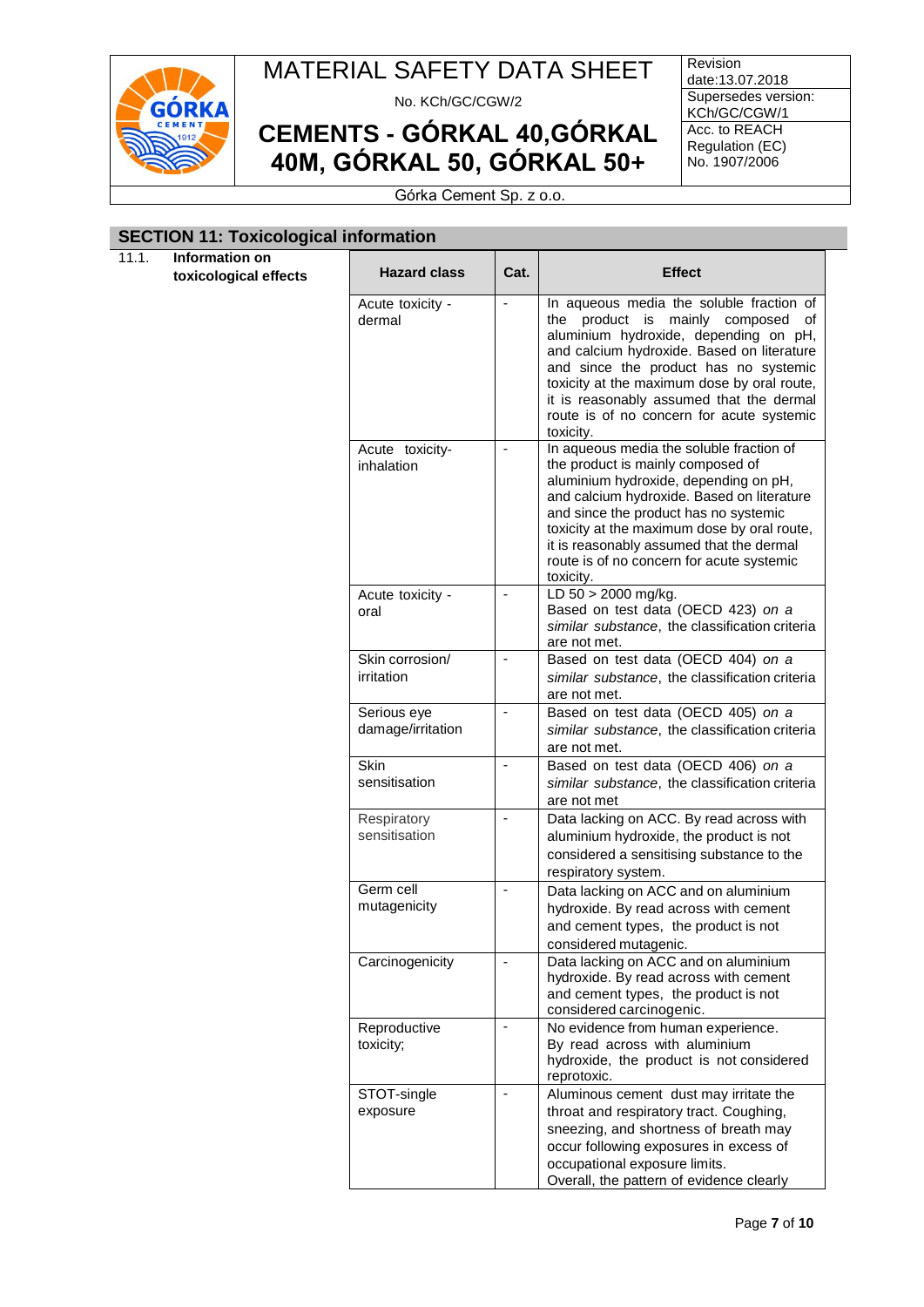

No. KCh/GC/CGW/2

# **CEMENTS - GÓRKAL 40,GÓRKAL 40M, GÓRKAL 50, GÓRKAL 50+**

Revision date:13.07.2018 Supersedes version: KCh/GC/CGW/1 Acc. to REACH Regulation (EC) No. 1907/2006

Górka Cement Sp. z o.o.

|                            | indicates that occupational exposure to<br>cement dust has produced deficits in<br>respiratory function. However, evidence<br>available at the present time is insufficient<br>to establish with any confidence the dose-<br>response relationship for these effects.                                                                                                 |
|----------------------------|-----------------------------------------------------------------------------------------------------------------------------------------------------------------------------------------------------------------------------------------------------------------------------------------------------------------------------------------------------------------------|
| STOT-<br>repeated exposure | Studies which have been made on various<br>animal species (rats, rabbits, chickens,<br>pigs) where concentrations of up to 5% of<br>aluminous cement was administered into<br>their diet – they have shown that it does<br>not cause adverse effect on their life and<br>its length. The mean calculated daily dose<br>was approximately 130 mg/kg of body<br>weight. |
| Aspiration<br>hazard       | Not applicable.                                                                                                                                                                                                                                                                                                                                                       |

Medical conditions aggravated by exposure:

Aluminous cement dust may aggravate existing respiratory system diseases and/or medical conditions such as emphysema or asthma and/or existing skin and/or eye conditions.

#### **SECTION 12: Ecological information** 12.1. **Toxicity** The only chemical compound present in water is aluminium hydroxide. By read across with aluminium hydroxide, the product is not hazardous to the environment. 12.2. **Persistence and degradability** Not relevant as cement is an inorganic material. After hydration it presents no toxicity risks. 12.3. **Bioaccumulative potential** Not relevant as cement is an inorganic material. After hydration it presents no toxicity risks. 12.4. **Mobility in soil** Not relevant as cement is an inorganic material. After hydration it presents no toxicity risks. 12.5. **Results of PBT and vivo assessment** Not relevant as cement is an inorganic material. After hydration it presents no toxicity risks. 12.6. **Other adverse effects** N/A

#### **SECTION 13: Disposal considerations**

13.1. **Waste treatment methods** Do not store next to irrigation systems or ground waters. **Product – unused dry residue** Collect while keeping it dry. Use "dry" cleaning methods, such as vacuuming and vacuum extracting (portable industrial units equipped with highly-efficient particle filters (HEPA filters)) or equivalent methods which do not disperse substances in the air. Do not use compressed air. Label containers. Possible use without exceeding the standards relating to dust. Storage after hardening with water acc. to point Product – after mixing with water.

#### **Product – semi-fluid**

Allow the product to bind, avoid discharging it to the sewerage system, drainage system, reservoirs and watercourses. Storage acc. to point Product – after mixing with water.

#### **Product – after mixing with water, bonded**

Store the bonded product as concrete rubble. Concrete waste is not dangerous in relation to reactivity.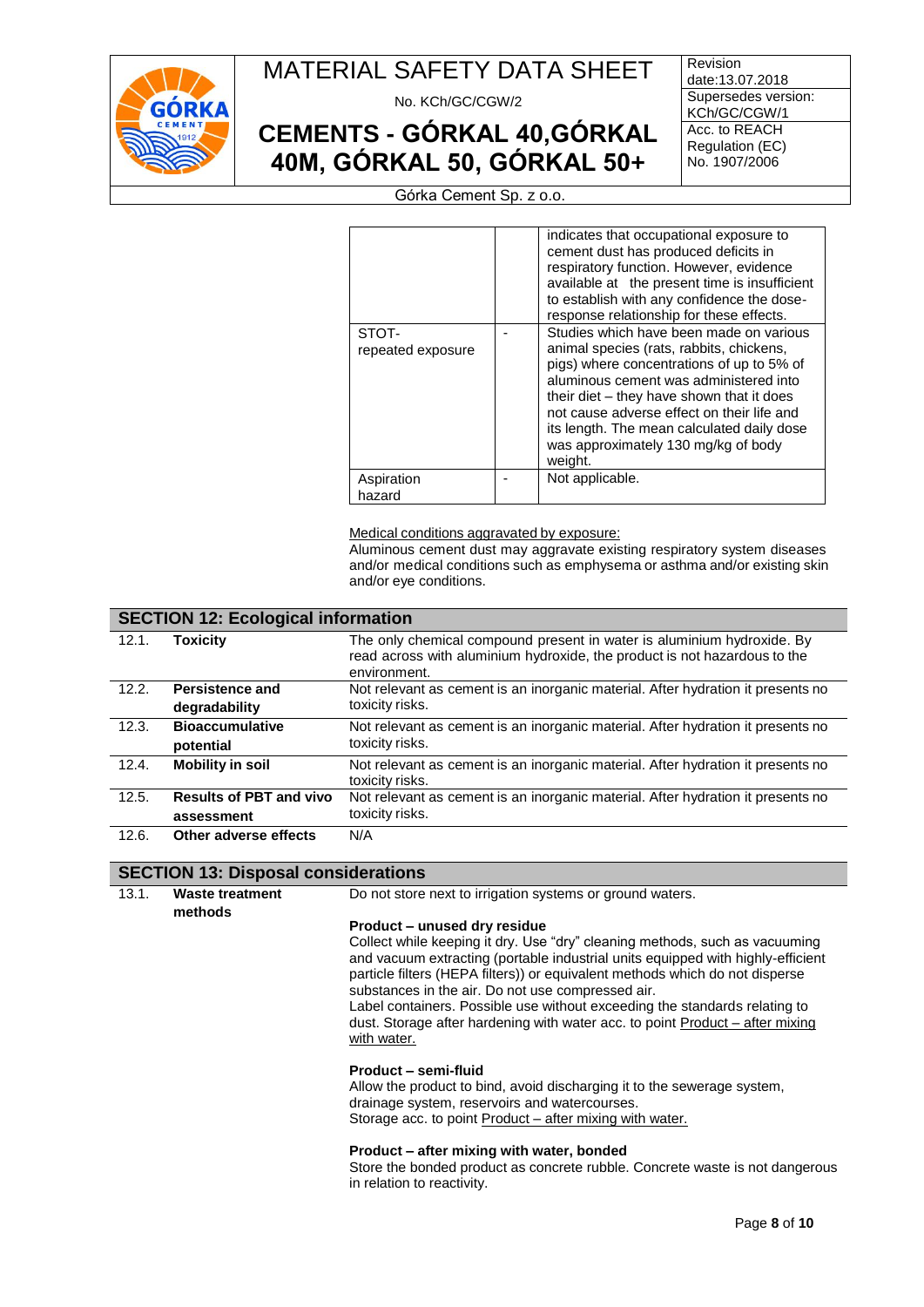

No. KCh/GC/CGW/2

# **CEMENTS - GÓRKAL 40,GÓRKAL 40M, GÓRKAL 50, GÓRKAL 50+**

**Revision** date:13.07.2018 Supersedes version: KCh/GC/CGW/1 Acc. to REACH Regulation (EC) No. 1907/2006

Górka Cement Sp. z o.o.

|       | <b>SECTION 14: Transport information</b>  |                                                                             |  |  |  |  |
|-------|-------------------------------------------|-----------------------------------------------------------------------------|--|--|--|--|
| 14.1. | <b>UN number</b>                          | N/A                                                                         |  |  |  |  |
| 14.2. | <b>UN proper shipping</b>                 | N/A                                                                         |  |  |  |  |
|       | name                                      |                                                                             |  |  |  |  |
| 14.3. | <b>Transport hazard</b>                   | N/A                                                                         |  |  |  |  |
|       | class(es)                                 |                                                                             |  |  |  |  |
| 14.4. | Packing group                             | N/A                                                                         |  |  |  |  |
| 14.5. | <b>Environmental hazards</b>              | N/A                                                                         |  |  |  |  |
| 14.6. | <b>Special precautions for</b>            | N/A                                                                         |  |  |  |  |
|       | user                                      |                                                                             |  |  |  |  |
| 14.7. | <b>Transport in bulk</b>                  | N/A                                                                         |  |  |  |  |
|       | according to Annex II of                  |                                                                             |  |  |  |  |
|       | MARPOL73/78 and the                       |                                                                             |  |  |  |  |
|       | <b>IBC Code</b>                           |                                                                             |  |  |  |  |
|       |                                           |                                                                             |  |  |  |  |
|       | <b>SECTION 15: Regulatory information</b> |                                                                             |  |  |  |  |
| 15.1. | Safety, health and                        | Cements GÓRKAL 40, GÓRKAL 40M, GÓRKAL 50 are exempt from                    |  |  |  |  |
|       | environmental                             | registration (Art. 2.7 (b) and Annex V.10 of REACH).                        |  |  |  |  |
|       | regulations/legislation                   |                                                                             |  |  |  |  |
|       | specific for the                          | Regulation (EC) No. 1907/2006 of the European Parliament and of the         |  |  |  |  |
|       | substance or mixture                      | Council of 18 December 2006 concerning the Registration, Evaluation,        |  |  |  |  |
|       |                                           | Authorisation and Restriction of Chemicals (REACH), establishing a European |  |  |  |  |

Regulation (EC) No. 1907/2006 of the European Parliament and of the Council on the Registration, Evaluation, Authorisation and Restriction of Chemicals (REACH) as regards Annexes IV and V Regulation (EC) No. 1272/2008 of the European Parliament and of the Council of 16 December 2008 on classification, labelling and packaging of substances and mixtures

Commission Regulation (EC) No. 987/2008 of 8 October 2008 amending

Chemicals Agency

| 15.2. | <b>Chemical safety</b><br>assessment | No chemical safety assessment has been carried out.                                                                                               |  |
|-------|--------------------------------------|---------------------------------------------------------------------------------------------------------------------------------------------------|--|
|       | <b>SECTION 16: Other information</b> |                                                                                                                                                   |  |
| 16.1. | Indication of changes                | The Safety Data Sheet has been reviewed and the data therein were revised<br>and laid out according the requirements of the relevant regulations. |  |
| 16.2. | <b>Abbreviations and</b>             | PBT.<br>Persistent, bioaccumulative and toxic                                                                                                     |  |
|       | acronyms                             | vPvB<br>Very persistent, very bioaccumulative                                                                                                     |  |
|       |                                      | <b>DNEL</b><br>Derived no-effect level                                                                                                            |  |
|       |                                      | <b>PNEC</b><br>Predicted no-effect concentration                                                                                                  |  |
|       |                                      | <b>SDS</b><br>Safety Data sheet                                                                                                                   |  |
|       |                                      | STOT<br>Specific Target Organ Toxicity                                                                                                            |  |
|       |                                      | <b>EINECS European Inventory of Existing Commercial chemical Substances</b>                                                                       |  |
|       |                                      | CAS.<br>Chemical Abstracts Service (CAS number)                                                                                                   |  |
|       |                                      | Type of high efficiency air filter<br>HEPA                                                                                                        |  |
|       |                                      | REACH Registration, Evaluation and Authorisation of Chemicals (REACH<br>Regulation)                                                               |  |